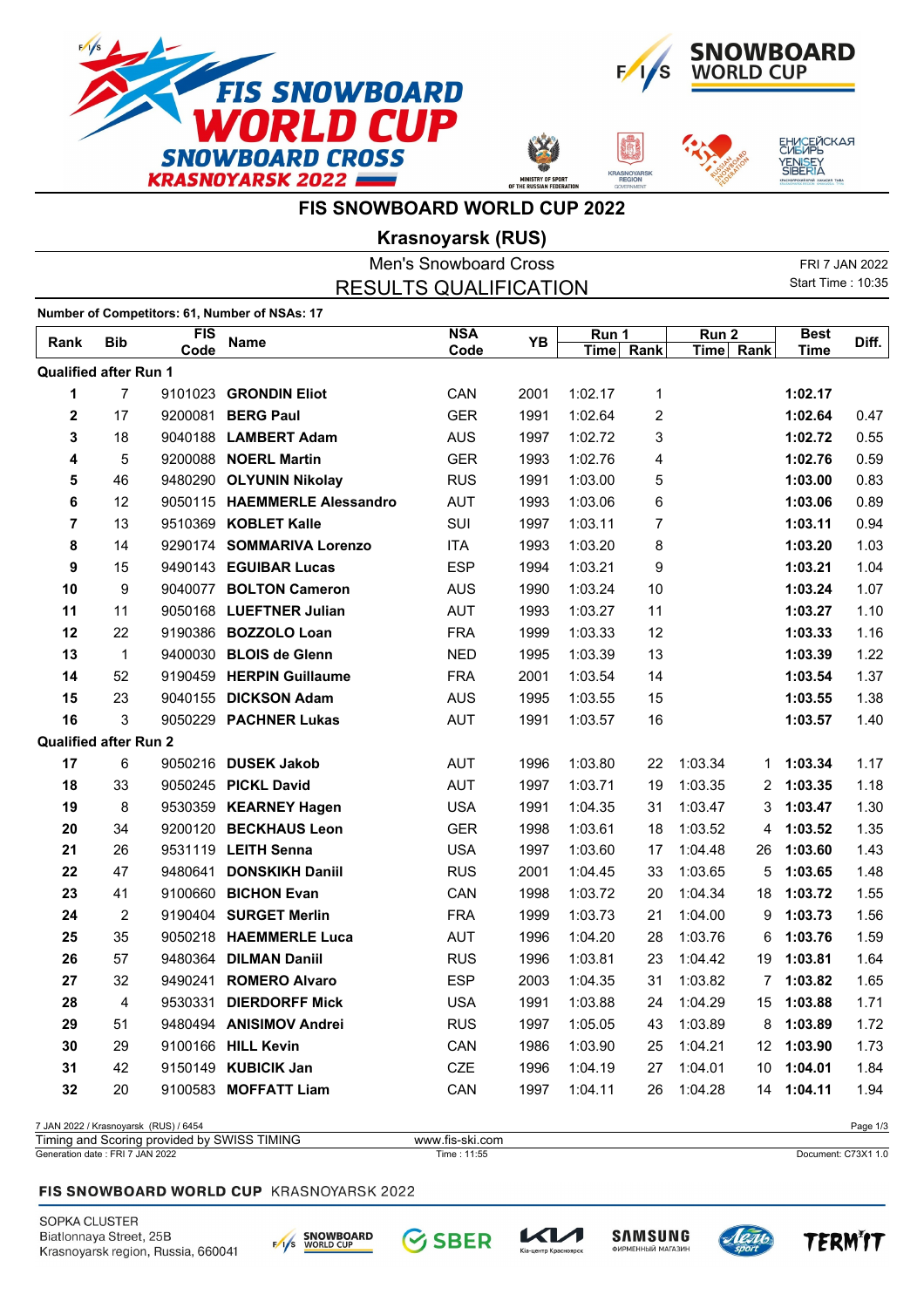# **FIS SNOWBOARD WORLD CUP 2022**

**Krasnoyarsk (RUS)**

|                      |            |      |                           | <b>Men's Snowboard Cross</b> |      |             |      |                  |           |                   | FRI 7 JAN 2022 |
|----------------------|------------|------|---------------------------|------------------------------|------|-------------|------|------------------|-----------|-------------------|----------------|
|                      |            |      |                           | <b>RESULTS QUALIFICATION</b> |      |             |      |                  |           | Start Time: 10:35 |                |
|                      | <b>Bib</b> | FIS  |                           | <b>NSA</b>                   | YB   | Run 1       |      | Run <sub>2</sub> |           | <b>Best</b>       | Diff.          |
| Rank                 |            | Code | <b>Name</b>               | Code                         |      | <b>Time</b> | Rank |                  | Time Rank | <b>Time</b>       |                |
| <b>Not Qualified</b> |            |      |                           |                              |      |             |      |                  |           |                   |                |
| 33                   | 31         |      | 9290328 FERRARI Filippo   | <b>ITA</b>                   | 1999 | 1:04.50     | 35   | 1:04.11          | 11        | 1:04.11           | 1.94           |
| 34                   | 61         |      | 9480809 ATYLIN Alexander  | <b>RUS</b>                   | 2004 | 1:05.00     | 41   | 1:04.24          | 13        | 1:04.24           | 2.07           |
| 35                   | 21         |      | 9531212 VEDDER Jake       | <b>USA</b>                   | 1998 | 1:04.25     | 29   | 1:04.42          | 19        | 1:04.25           | 2.08           |
| 36                   | 27         |      | 9040149 HUGHES Jarryd     | <b>AUS</b>                   | 1995 | <b>DNF</b>  |      | 1:04.30          | 16        | 1:04.30           | 2.13           |
| 37                   | 53         |      | 9050236 KROH Andreas      | <b>AUT</b>                   | 1998 | 1:05.04     | 42   | 1:04.32          | 17        | 1:04.32           | 2.15           |
| 38                   | 56         |      | 9120101 YE Kangjia        | <b>CHN</b>                   | 2002 | 1:04.34     | 30   | 1:05.28          | 35        | 1:04.34           | 2.17           |
| 39                   | 25         |      | 9290208 MENCONI Matteo    | <b>ITA</b>                   | 1994 | 1:05.07     | 44   | 1:04.42          | 19        | 1:04.42           | 2.25           |
| 40                   | 44         |      | 9100932 GRAHAM Colby      | CAN                          | 2001 | 1:04.45     | 33   | 1:04.43          | 22        | 1:04.43           | 2.26           |
| 41                   | 10         |      | 9200144 KIRCHWEHM Umito   | <b>GER</b>                   | 2000 | 1:05.27     | 49   | 1:04.43          | 22        | 1:04.43           | 2.26           |
| 42                   | 37         |      | 9050199 JUD Sebastian     | <b>AUT</b>                   | 1995 | 1:04.97     | 40   | 1:04.44          | 24        | 1:04.44           | 2.27           |
| 43                   | 16         |      | 9290112 LEONI Tommaso     | <b>ITA</b>                   | 1991 | 1:04.89     | 39   | 1:04.47          | 25        | 1:04.47           | 2.30           |
| 44                   | 45         |      | 9531185 LACROIX Mike      | <b>USA</b>                   | 1998 | 1:05.17     | 46   | 1:04.51          | 27        | 1:04.51           | 2.34           |
| 45                   | 19         |      | 7535002 DEIBOLD Alex      | <b>USA</b>                   | 1986 | 1:04.79     | 38   | 1:04.63          | 28        | 1:04.63           | 2.46           |
| 46                   | 50         |      | 9510384 LUBASCH Nicola    | SUI                          | 1998 | 1:05.24     | 47   | 1:04.67          | 29        | 1:04.67           | 2.50           |
| 47                   | 28         |      | 9190369 le BLE JAQUES Leo | <b>FRA</b>                   | 1997 | 1:05.36     | 52   | 1:04.71          | 30        | 1:04.71           | 2.54           |
| 48                   | 24         |      | 9190484 SODOGAS Quentin   | <b>FRA</b>                   | 2002 | 1:04.77     | 37   | 1:04.72          | 31        | 1:04.72           | 2.55           |
| 49                   | 55         |      | 9030002 WILLIAMS Steven   | <b>ARG</b>                   | 1988 | 1:04.76     | 36   | 1:04.76          | 32        | 1:04.76           | 2.59           |
| 50                   | 36         |      | 9290155 GODINO Michele    | <b>ITA</b>                   | 1992 | 1:05.39     | 53   | 1:04.88          | 33        | 1:04.88           | 2.71           |
| 51                   | 40         |      | 9320183 WOO Jin           | <b>KOR</b>                   | 2001 | 1:05.08     | 45   | 1:05.33          | 37        | 1:05.08           | 2.91           |
| 52                   | 48         |      | 9220109 NIGHTINGALE Huw   | <b>GBR</b>                   | 2001 | 1:05.28     | 50   | 1:05.22          | 34        | 1:05.22           | 3.05           |
| 53                   | 38         |      | 9510336 WATTER Nick       | SUI                          | 1995 | 1:05.26     | 48   | 1:05.30          | 36        | 1:05.26           | 3.09           |
| 54                   | 30         |      | 9510380 BITSCHNAU Pascal  | SUI                          | 1998 | 1:05.28     | 50   | 1:05.54          | 38        | 1:05.28           | 3.11           |
| 55                   | 58         |      | 9150182 ZERAVA Jakub      | <b>CZE</b>                   | 1998 | <b>DNF</b>  |      | 1:05.57          | 39        | 1:05.57           | 3.40           |
| 56                   | 54         |      | 9050250 DORNHOFER Marco   | <b>AUT</b>                   | 1999 | 1:06.38     | 54   | 1:06.17          | 40        | 1:06.17           | 4.00           |
| 57                   | 43         |      | 9530683 KAMISKY Paul      | <b>USA</b>                   | 1991 | 1:06.43     | 55   | <b>DNF</b>       |           | 1:06.43           | 4.26           |
| 58                   | 49         |      | 9040236 DENT Declan       | <b>AUS</b>                   | 2000 | 1:07.25     | 57   | 1:06.81          | 41        | 1:06.81           | 4.64           |
| 59                   | 60         |      | 9040237 DENT Kobi         | <b>AUS</b>                   | 2000 | 1:07.21     | 56   | 1:07.01          | 42        | 1:07.01           | 4.84           |
| 60                   | 59         |      | 9120092 WANG Huiyang      | <b>CHN</b>                   | 2003 | 1:08.79     | 58   | 1:17.92          | 43        | 1:08.79           | 6.62           |
|                      | 39         |      | 9530557 PERLE Michael     | <b>USA</b>                   | 1994 | <b>DNS</b>  |      | <b>DNS</b>       |           | <b>DNS</b>        |                |

7 JAN 2022 / Krasnoyarsk (RUS) / 6454 Page 2/3 Generation date : FRI 7 JAN 2022 Time : 11:55 Document: C73X1 1.0 Timing and Scoring provided by SWISS TIMING www.fis-ski.com

**SBER** 

#### FIS SNOWBOARD WORLD CUP KRASNOYARSK 2022

SOPKA CLUSTER Biatlonnaya Street, 25B Krasnoyarsk region, Russia, 660041